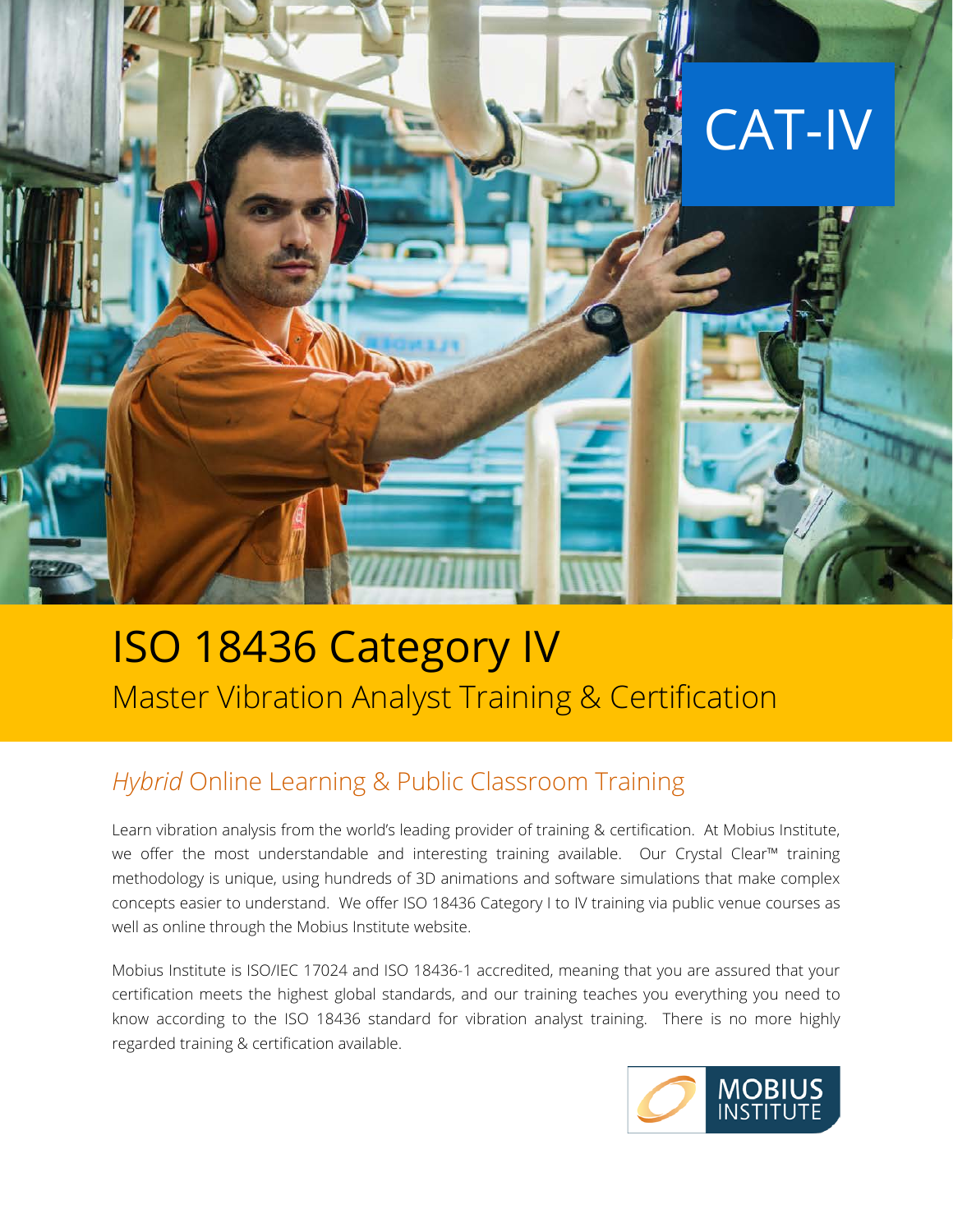# CAT-IV Course **Overview**

Category IV is challenging, but the rewards are great. There is a lot to learn and only the best vibration analysts will take on the challenge to master these important topics. But regardless of how much training you have had in the past, and how much you have learned from years of experience, learning these complex topics in a classroom environment can prove to be difficult. Everyone needs time to let the theory, concepts, and mathematics sink in. Everyone should have the option of reviewing what they have learned, applying that knowledge, and then reviewing the topics again until there is clarity. For that reason we have adopted a new form of training:

#### **Online learning component**

Now the entire Category IV course can be viewed over the Internet on video. All of the topics covered in the training as specified in ISO 18436-2 are taught in videos using the famous Mobius Institute animations and simulations. These lessons are taught by the founder of Mobius Institute, Jason Tranter, and one of the most respected people in the vibration community, Bob Eisenmann.

While you watch the videos you can also attempt the "worked examples". These questions are practical in nature and are designed to not only test your knowledge and understanding, but also provide a way for you to test whether you are likely to be able to successfully complete the Category IV exam. You can take the lessons via video as many times as you like. You will see and hear the animations and simulations which make everything easier to understand. And you will hear Bob Eisenmann's case studies where the theory is put into practice.

#### **Public classroom course component**

The aim of the classroom session is to combine education, review and question practice. Attendees will learn and attendees will be tested. The session will be very interactive with ample opportunity to ask questions. As we review the topics covered in the on-line videos we will also challenge you with exam standard practical questions. We will also utilize the polling devices for spot quizzes.

#### **Day One & Two:**

We will focus on advanced signal processing, structural dynamics, corrective action (isolation, resonance correction, etc.), ODS, and modal analysis. Along with the topic review we will go through the worked examples and students will be given poll questions to test their knowledge.

#### **Day Three & Four:**

We will focus on proximity probe measurements, conventions, orbits, centerline plots, journal bearings, rotordynamics, diagnosing common faults associated with journal bearings and turbo-machinery, and flexible rotor balancing. Once again, along with the topic review we will go through the worked examples and students will be given poll questions to test their knowledge.

#### **Day Five:**

You will take the five-hour Category IV exam. The exam will start early in the morning so that you should be able to leave the venue by 14:00.

#### **Post course**

Although most attendees are focused on achieving the prestigious Category IV certification, it is important to focus on the educational opportunities. Our goal is to make you a better analyst; able to solve new and more difficult problems. In order to support your on-going education and improve what you retain from the course, you can continue to access the videos for six months after the course. If there were any topics or concepts that were not perfectly crystal clear, jump on to your computer, log-in, and click play!

Our public courses are conducted by an experienced, certified Mobius Institute instructor at Mobius Institute authorized training centers in 50 countries throughout the world. See the Mobius institute website at **www.mobiusinstitute.com** to see the courses scheduled in your area. All of our training courses are also offered at your site, so if you have several people to train, we can come to your location.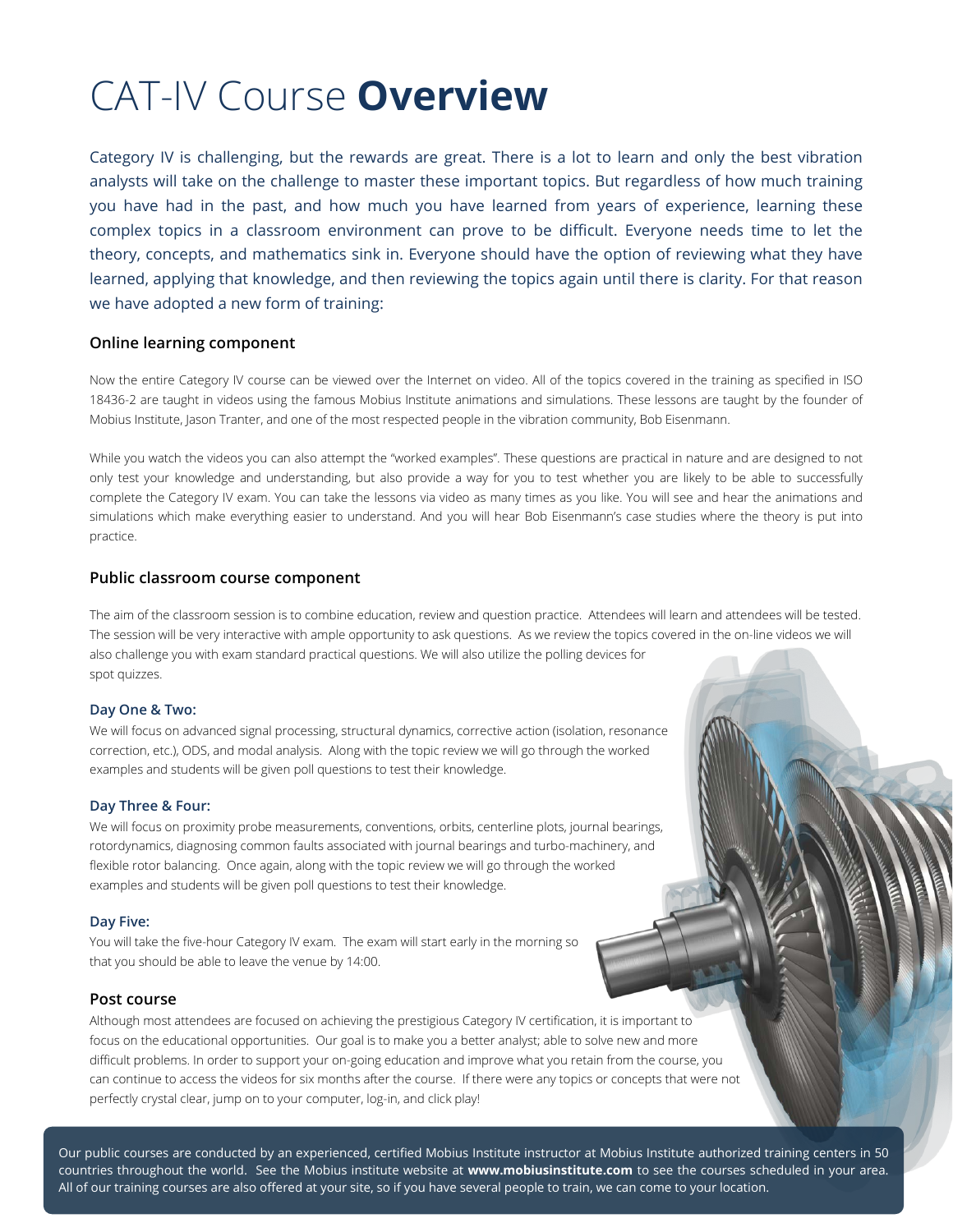# CAT-IV Course **Description**

Format: 42 hours of online learning via the web, plus 4 days (education, course review and exam question practice) at a public classroom course venue.

Optional: 1 day review & certification examination (given at the end of the course), 70% passing grade.

Compliance: ISO 18436 Category IV – Vibration Analyst.

Online Learning: Registered students are given access to the Mobius Institute online training materials for a period of 6 months to provide ample time to learn the material and prepare for the public classroom course & certification exam.

Public Course Prerequisite: The online training component must be completed before you may attend the public classroom course.

Certification Prerequisite: Both the online and classroom training components must be completed. Prior experience is not required for attending the training course, but you must have 60 months of verifiable experience and Category III certification by an accredited certification body to qualify for Category IV exam and certification.

#### **Category IV - Candidate Profile:**

- You have at least five years of vibration analysis experience
- You want to be the chief diagnostic analyst or consultant
- You want to understand all of the advanced measurement and analysis options
- You want to understand fluid-film bearings, flexible rotors, their modeling, their testing and their potential fault conditions
- You want to be able to diagnose and correct a wide range of conditions
- You want to be able to balance rigid and flexible rotors using a range of techniques You are seeking to become certified to international standards (ISO-18436) by an accredited certification body

**Outcome:** You will come away from this course qualified to lead

condition monitoring teams and will have a deep understanding of machine dynamics and failure modes.

### Topics covered:

- Advanced signal processing including cross-channel measurements (phase, coherence, transfer functions, etc)
- Structural dynamics (resonance, mass/stiffness/damping)
- Resonance correction and isolation
- Operating deflection shape analysis
- Modal analysis
- Balancing rigid and flexible rotors
- Fluid film bearings
- Proximity probe and keyphasor measurements
- Orbits and centerline diagrams
- Polar, Bode, and Full spectrum plots
- Rotordynamics and modeling
- Fault conditions: unbalance, preload, misalignment, oil whip and whirl, rubs and looseness
- Standards (ISO, IEC, API)

### The BEST Analysts are MOBIUS Trained™